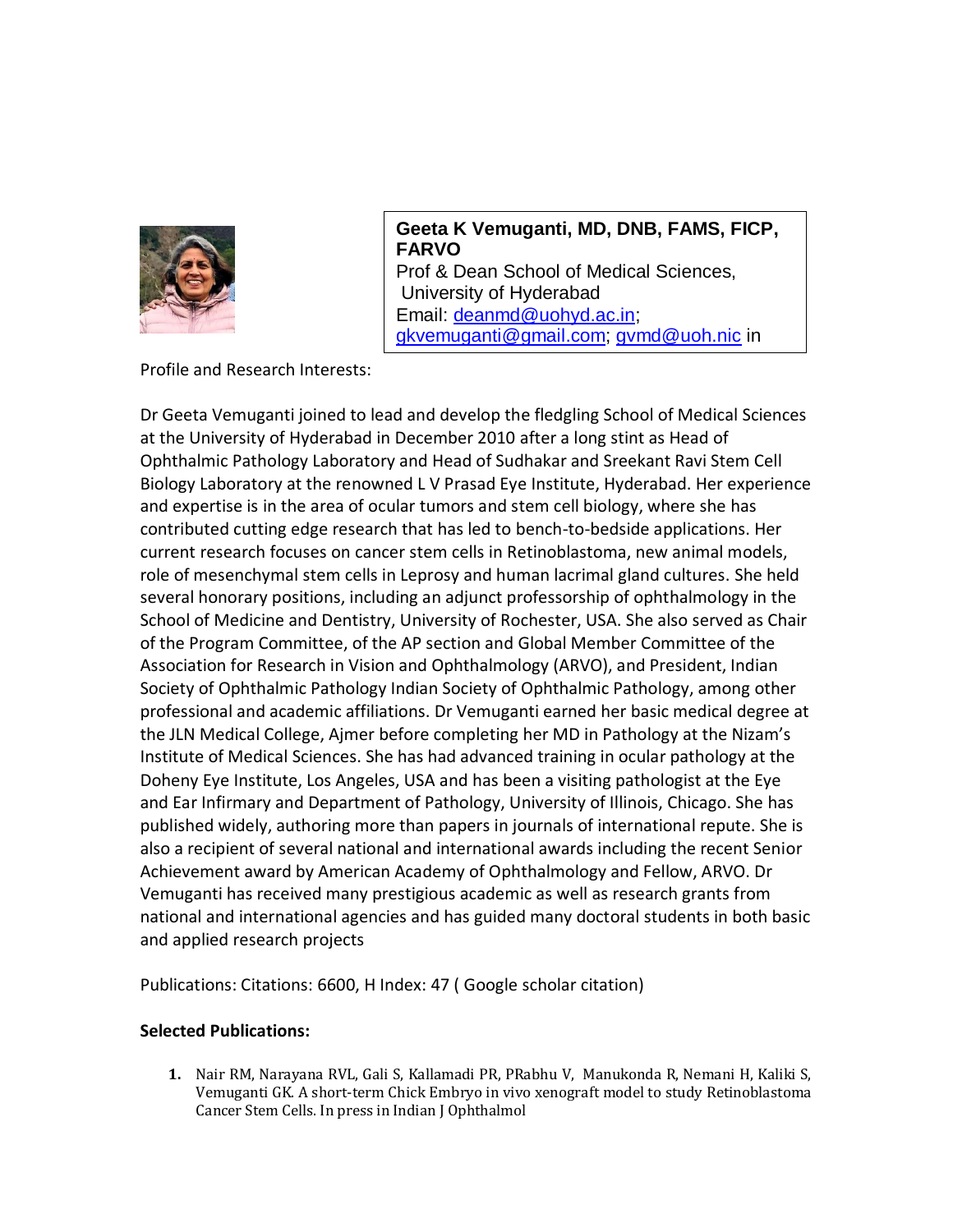- 2. Manjandavida FP, Honavar SG, Murthy R, Das S, Vemuganti GK, Mulay K, Reddy VAP. Does Multimodal Treatment Improve Eye and Life Salvage in Adenoid Cystic Carcinoma of the Lacrimal Gland? Ophthalmic Plast Reconstr Surg. 2021 Dec 6.
- 3. Narayana RVL, Jana P, Tomar N, Prabhu V, Nair RM, Manukonda R, Kaliki S, Coupland SE, Alexander J, Kalirai H, Kondapi AK, Vemuganti GK. Carboplatin- and Etoposide-Loaded Lactoferrin Protein Nanoparticles for Targeting Cancer Stem Cells in Retinoblastoma In Vitro. Invest Ophthalmol Vis Sci. 2021 Nov 1;62(14):13.
- 4. Manukonda R, Pujar A, Ramappa G, Vemuganti GK, Kaliki S. Identification of novel RB1 genetic variants in Retinoblastoma patients and their impact on clinical outcome. Ophthalmic Genet. 2021 Oct 13:1-9.
- 5. Vemuganti GK. Viral etiology in retinoblastoma. Indian J Ophthalmol. 2021 Aug;69(8):1990. doi: 10.4103/ijo.IJO\_1801\_21
- 6. Singh S, Naidu GC, Vemuganti G, Basu S. Morphological variants of meibomian glands: correlation of meibography features with histopathology findings. Br J Ophthalmol. 2021 Aug 20:bjophthalmol-2021-318876. doi: 10.1136/bjophthalmol-2021-318876.
- 7. Nandyala S, Mohamed A, Chaurasia S, Kaliki S, Ramappa M, Vemuganti GK. Ocular Features in a Large Cohort of Indians With Xeroderma Pigmentosum. Cornea. 2021 May 1;40(5):571-577
- 8. Singh S, Mishra DK, Shanbhag S, Vemuganti G, Singh V, Ali MJ, Basu S. Lacrimal Gland Involvement in Severe Dry Eyes after Stevens-Johnson Syndrome. Ophthalmology. 2021 Apr;128(4):621-624.
- 9. Vest SD, Mikkelsen LH, Holm F, Rasmussen PK, Hindso TG, Knudsen MKH, Coupland SE, Esmaeli B, Finger PT, Graue GF, Grossniklaus HE, Honavar SG, Mulay K, Sjö LD, Sniegowski MC, Vemuganti GK, Thuro BA, Heegaard S. Lymphoma of the Lacrimal Gland - An International Multicenter Retrospective Study. Am J Ophthalmol. 2020 Nov;219:107-120.
- 10. Hindsø TG, Esmaeli B, Holm F, Mikkelsen LH, Rasmussen PK, Coupland SE, Finger PT, Graue GF, Grossniklaus HE, Honavar SG, Khong JJ, McKelvie PA, Mulay K, Sjö LD, Vemuganti GK, Thuro BA, Heegaard S. International multicentre retrospective cohort study of ocular adnexal marginal zone B-cell lymphoma. Br J Ophthalmol. 2020 Mar;104(3):357-362.
- 11. Chévez-Barrios P, Eagle RC, Krailo M, Piao J, Albert D, Xia C, Gao Y, **Vemuganti** G, Javed A, Khetan V, Honavar SG, O'Brien J, Leahey A, Matthay K, Meadows A, Chintagumpala M.A Study of Unilateral Retinoblastoma With and Without Histopathologic High-Risk Features and the Role of Adjuvant Chemotherapy-A Children's Oncology Group (COG) study. J of Clin Oncology J Clin Oncol. 2019 Nov 1;37(31):2883-2891
- 12. Tiwari S, Nair RM, Vamadevan P, Ali MJ, Naik MN, Honavar SG, **Vemuganti GK**.Establishing and characterizing lacrispheres from human lacrimal gland for potential clinical application. Graefes Arch Clin Exp Ophthalmol. 2018 Apr;256(4):717-727
- **13.** A Nair RM, Balla MMS, Khan I, Kalathur, RKR, Kondaiah P**, Vemuganti GK**. In vitro characterization of CD133lo Cancer stem cells in Retinoblastoma Y79 cell line. BMC Cancer. 2017 Nov 21;17(1):779.
- 14. Kirkegaard MM, Rasmussen PK, Coupland SE, Esmaeli B, Finger PT, Graue GF, Grossniklaus HE, Honavar SG, Khong JJ, McKelvie PA, Mulay K, Prause JU, Ralfkiaer E, Sjö LD, Toft PB, Vemuganti GK, Thuro BA, Curtin J, Heegaard S. Conjunctival Lymphoma-An International Multicenter Retrospective Study. JAMA Ophthalmol. 2016 Feb 18.
- 15. Tiwari S, Bhatt A, Nagamodi J, Ali MJ, Ali H, Naik MN, Reddy VAP, **Vemuganti GK**. Aqueous Deficient Dry Eye Syndrome Post Orbital Radiotherapy: A 10-Year Retrospective Study. Transl Vis Sci Technol. 2017 Jun 15;6(3):19.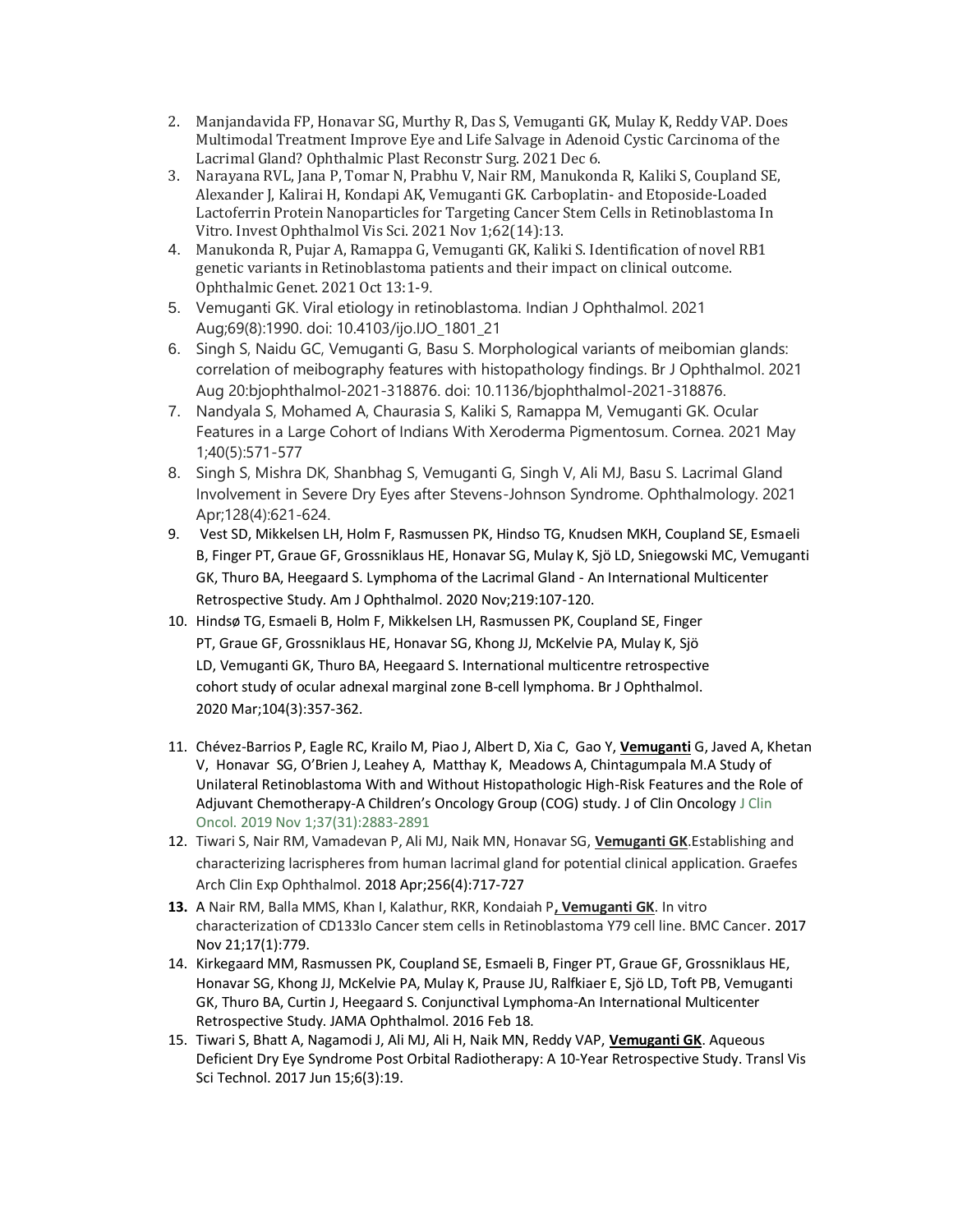(Study conceived, planned and written by me, executed by PhD scholar, lead author of the manuscript with 80% contribution)

- 16. Tiwari S, Ali MJ, Balla MM, Naik MN, Honavar SG, Reddy VA, **Vemuganti GK**. Establishing human lacrimal gland cultures with secretory function. PLoS One. 2012;7(1):e29458. (Study conceived, planned and written by me, executed by PhD scholar, lead author of the manuscript with 70% contribution)
- 17. Sangwan VS, Basu S, **Vemuganti GK**, Kunjal S, Subramaniyam S, Sannapaneni K, Gaddipati S, Tiwari S, Dorairajan B. Clinical Outcome of Xeno-Free Autologus Cultivated Limbal Epithelial Transplantation: A Ten Year study. Br J Ophthalmol. 2011 Nov;95(11):1525-9 Study conceived, planned and executed by me, contributed to manuscript writing, analysis with inputs from others-50% contribution)
- 18. Mariappan I, Maddileti S, Savy S, Tiwari S, Gaddipati S, Fatima A, Sangwan VS, Balasubramanian D, **Vemuganti GK** [In vitro culture and expansion of human limbal epithelial cells.](http://www.ncbi.nlm.nih.gov/pubmed/20671730) Nat Protoc. 2010 Aug;5(8):1470-9. Epub 2010 Jul 29.

(Study conceived, planned and executed by me, led the manuscript writing by the first author, - 50% contribution)

- 19. Manderwad GP, Gopinathan G, Khosla S, **Vemuganti GK,** Kannabiran C, Honavar SH. Hypomethylation of the *DNMT3L* Promoter in Ocular Surface Squamous Neoplasia (OSSN) Arch Pathol Lab Med. Arch Pathol Lab Med. 2010 Aug;134(8):1193-6. (Study conceived, planned and executed by by PhD Scholar, manuscript writing by scholar with myinputs--40% contribution)
- 20. Balla MM, **Vemuganti GK**, Kannabiran C, Honavar SG, Murthy R. Phenotypic Characterization of Retinoblastoma for the Presence of Putative Cancer Stem-like Cell markers by Flow Cytometry. Invest Ophthalmol Vis Sci. 2008 Nov 21.

(Study conceived, planned, written by me, executed by my PhD scholar, analysis, manuscript writing- contribution-70% contribution)

- 21. Polisetty N, Fatima N, Madhira S, Sangwan VS, **Vemuganti GK**. Mesenchymal cells from limbal stroma of the eye. Mol Vis. 2008 Mar 4;14:431-42 (Study conceived, planned by me, executed by my PhD scholar and other students, manuscript writing with inputs from others-70% contribution)
- 22. V**emuganti GK**, Naik M, Honavar SG, GC Shekar. Rapid Intraoperative Diagnosis of Tumors of the Eye and Orbit by Squash and Imprint Cytology. Ophthalmology 2004 May;111(5):1009-1015. (Study conceived, planned and executed by me, manuscript writing with inputs from others-60% contribution)
- 23. V**emuganti GK**, Kashyap S, Sangwan VS, Singh S. *Ex-vivo* potential of cadaveric and fresh limbal tissues to regenerate cultured epithelium. Indian J Ophthalmol 2004;52:113-20. (Study conceived, planned and executed by by Phd student under by guidance, manuscript writing with inputs from others-70% contribution)
- 24. **Vemuganti GK**, Garg Prashant, Gopinathan U, Naduvilath TJ, John RK, Rajeev B, Rao GN. Evaluation of agent and host factors in progression of Mycotic keratitis: a histological and microbiological study of 167 buttons. Ophthalmology 2002 Aug;109(8):1538-1546. (Study conceived, planned, executed and analyzed by me, manuscript writing with inputs from others-70% contribution)

## **Selected Awards and Honors**

- 1. Delivered Dr. V.R.Khanolkar Oration of National Academy of Medical Sciences, October 2021
- 2. Invited by the International Agency for Cancer Research as the member of the Editorial Board of 5<sup>th</sup> Edition of WHO Blue book on Classification of Eye Tumors
- 3. Interviewed by Nature Group to comment on the paper on Organoids of Lacimal gland, March 2021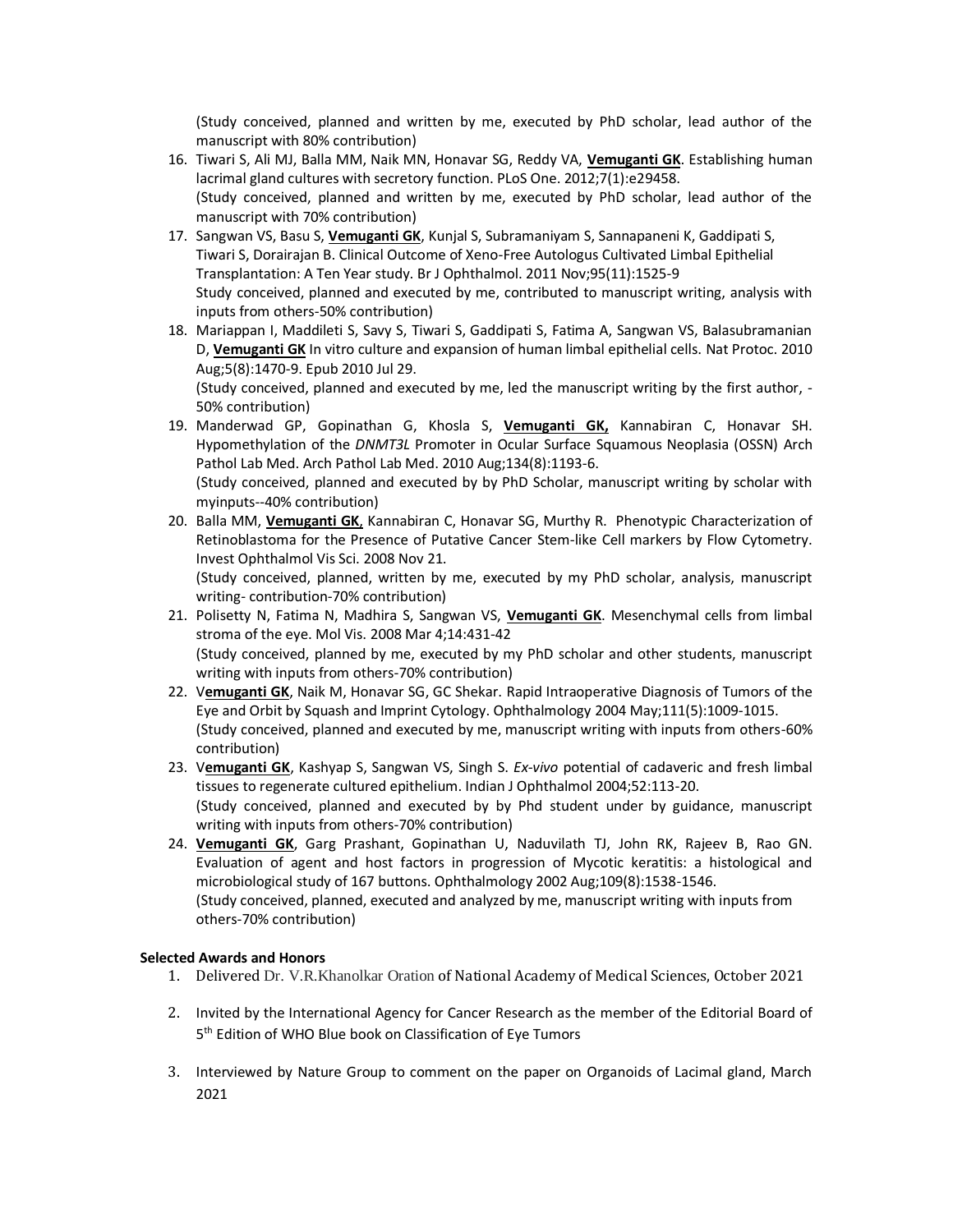- 4. Advisor, Optometry Council of India (OCI), December 2020
- 5. Member of Board of Studies for PG Diploma in Stem Cell Technology and Regenerative Biolog, MAHE, Manipal, 15<sup>th</sup> October 2020
- 6. Dr K S Ratnakar Memorial Oration at Global Health Education and Research Foundation, 16<sup>th</sup> November 2020
- 7. Member of National Apex Committee, Stem Cell Research, Dept of Health Research, ICMR, Sept 2020
- 8. Invited talk at the Ames Research Centre, NASA, 9<sup>th</sup> May 2019
- 9. Honored as Fellow of Association of Research in Vision and Ophthalmology, ARVO 2019
- 10. Member of Technical Expert Committee on Stem cells and Regenerative medicine, Department of Biotechnology, India
- 11. Member of TAS Sectional Committee in " Medical, Health and Pharmaceuticals Sciences" August 2018
- 12. Member of Ethics and Regulations in Human Research Committee, ARVO(2017-2020)
- 13. Member of ICMR- Expert Group on Stem Cell Research & Therapy August 2018
- 14. The Women in Eye and Vision Research (WEAVR) initiative of ARVO selected Geeta K Vemuganti to feature several women who have made significant contributions to the field of eye and vision research as part of the International Women's Day celebration in March.- for her role as a pioneer in culturing human limbal epithelial stem cells for clinical transplantation in India.
- 15. Elected fellow of Telangana State Academy of Sciences, January 2018
- 16. Invited expert of the WHO consensus and Editorial Board meeting for Classification of Eye Tumors, Lyon, France, 11-13<sup>th</sup> of January 2018
- 17. Vishishta Puruskar 2017 by Dr Ramineni Foundation, USA
- 18. Member of Task Force on "Stem Cell Research and Regenerative Medicine" Department of Biotechnology, N Delhi
- 19. American Academy of Ophthalmology Senior Achievement Award 2017
- **20.** Mentor in the Pilot Women Leadership Development Program of ARVO 2017
- **21.** Distinguished Lecture at the **1 st Middle East Ophthalmic Oncology Conference, Dec 15-16th 2016, Cairo, Egypt**
- 22. Member of National Apex Committee- Stem Cell Research and Therapy
- **23.** Keynote address at the Women in Eye and Vision Research (WEAVR) at Association of Research in Vision and Ophthalmology, 1-5<sup>th</sup> May, 2016 Seattle, USA
- **24. Distinguished Lecture at Central University Orissa on** Eye diseases: bench to bedside journey' 25th April 2016
- 25. 9<sup>th</sup> Indian College of Pathology Oration 2015 on 5<sup>th</sup> December at IAPM meeting, Kochi, Kerala.
- 26. Distinguished Lecture Schepen's Eye Research Institute, Harvard Medical School, Boston, May 2014 on "Human lacrimal gland cultures: progress and promise"
- 27. Member of Expert Group for Stem Cell Task Force, ICMR
- 28. Awarded the 2013 ARVO/Merck Collaborative Research Fellowship Award by ARVO Foundation for Eye Research and the Association for Research in Vision and Ophthalmology (ARVO) through a grant from Merck for the proposal entitled " Effect of Androgens on Human Lacrimal Gland Cells In-vitro."
- 29. Invited to deliver the Lt Gen M A Baig Shaheed Memorial lecture on Stem cell therapy at the $11<sup>th</sup>$ Biennial meeting of SAARC Academy of Ophthalmology and 16th Islamabad Congress of Ophthalmology at Bhurban, Pakistan 3-6<sup>th</sup> October 2013